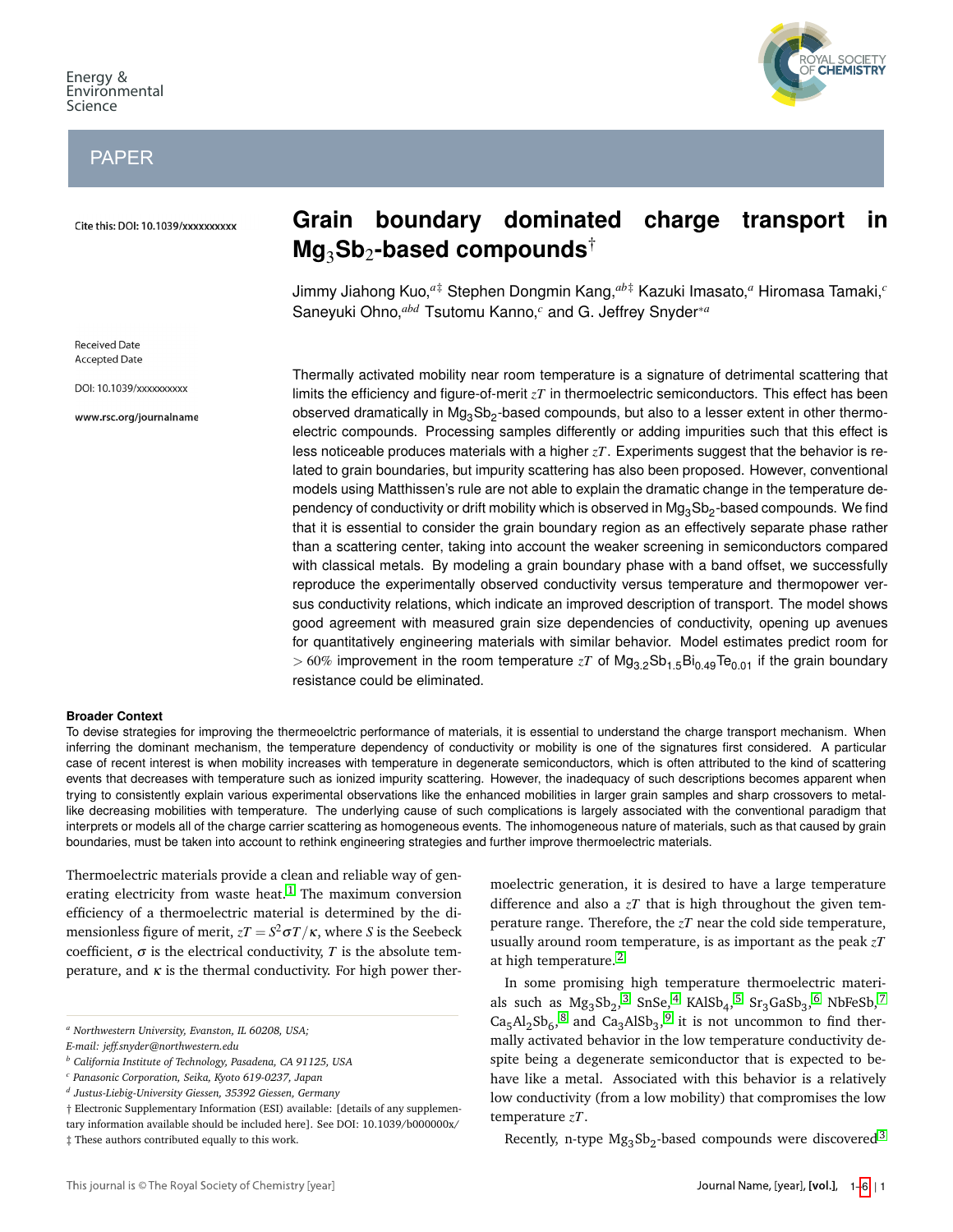with a high peak  $zT$  causing great interest in the related com-pounds. <sup>[10](#page-5-10)[–12](#page-5-11)</sup> However, at room temperature the compound tends to show thermally activated conductivity, the degree of which depending significantly on sample variation and preparation. In previous reports,  $11,13-15$  $11,13-15$  $11,13-15$  such behavior was attributed to ionized-impurity scattering (IIS) of the charge carriers which then show the more typical acoustic-phonon scattering (APS) behavior above 500 K; the temperature dependency of mobility or conductivity resembled that of IIS  $(T^{3/2})$  and APS  $(T^{-3/2})$  at low and high temperatures, respectively.

We find here that the transport behavior of  $Mg_3Sb_2$ -based compounds is more complex than what a simple temperaturedependency analysis might suggest, involving resistive grain boundaries that make the material behave effectively like an inhomogeneous material. Building upon experimental evidence and analysis on the thermopower-conductivity relation, we show that IIS does not provide an adequate description for Mg<sup>3</sup> Sb<sup>2</sup> -based compounds. We instead propose a two-phase model to describe grain-boundary dominated material systems.

### **1 Motivation for an inhomogeneous model**

Although the previously suggested homogeneous IIS scattering model can qualitatively explain a mobility and conductivity that rise with temperature, it is unable to provide a consistent picture for electronic transport in  $Mg_3Sb_2$ -based compounds. Quantitatively, it can be shown that such a dramatic change in the conductivity or drift mobility at 500 K cannot be described by mixing APS and IIS scattering events with the Matthiessen's rule (see ESI<sup>†</sup> for analytical proof).

This inadequacy of the IIS model can also be seen by investigating the thermopower (|S|) – conductivity ( $\sigma$ ) relation  $(\log |S| - \log \sigma)$  which reflects the energy dependency <sup>[16](#page-5-15)</sup> of the carrier scattering time. Measurements from  $Mg_{3+x}Sb_{1.5}Bi_{0.5-y}Te_{y}^{-17}$  $Mg_{3+x}Sb_{1.5}Bi_{0.5-y}Te_{y}^{-17}$  $Mg_{3+x}Sb_{1.5}Bi_{0.5-y}Te_{y}^{-17}$ analyzed in Fig[.1](#page-1-0) show that the  $log|S| - log \sigma$  relation resembles that of APS rather than IIS.

Experimental evidence suggests that the description for transport in Mg<sub>3</sub>Sb<sub>2</sub>-based compounds should take into account grain boundary effects; it has been shown that the low temperature thermal activation behavior could be mitigated by increasing the grain size (*i.e.* decreasing the grain boundary density). [17](#page-5-16)

Conventional grain boundary transport models for metals typically treat their contribution to resistance using Matthiessen's rule on the carrier scattering rate  $(\tau^{-1} = \sum \tau_i^{-1})$ ; independent scattering assumption), which is designed for spatially homogeneous systems. The assumption for using this approach for grain boundaries is that the grain boundary region is physically small enough that the material could be approximated as a homogeneous system, just as point defects or impurities are modeled. This approach has been used to model metals,  $18,19$  $18,19$  but sometimes also for doped semiconductors such as SiGe. [20](#page-5-19)

However, when charge screening is not as effective as in metals, the grain boundary could have a much stronger influence over extended lengths because the space-charge region induced by the grain boundary (in which carriers are depleted) becomes significantly extended to a thickness much greater than the grain

boundary itself.  $^{21,22}$  $^{21,22}$  $^{21,22}$  $^{21,22}$  For example, in  $Mg_3Sb_2$ , we estimate the depletion region due to a grain boundary to be around 10 nm based on a space-charge model,  $21$  which is comparable or even larger than the electron mean free path  $\lambda$  (*e.g.* a mobiltiy of 50 cm<sup>2</sup>/V · s, Fermi velocity  $\approx 10^6$  m/s,  $m^* \approx 0.3 m_e$  would yield  $\lambda \approx 8$  nm). The formation of such a space-charge region is a generic phenomenon because grain boundaries generally induce electronic structure changes that lead to some charge transfer.  $21$ 

An associated issue for describing grain boundaries with a homogeneous model using Matthiessen's rule on the carrier scattering rate is that it assumes an identical carrier concentration across the grain boundary region, which is an assumption that easily breaks down for extended grain boundary regions that have charge depletion. Use of Matthiessen's rule on mobility  $(\mu^{-1} = \sum \mu_i^{-1})$  to describe grain boundaries<sup>[7](#page-5-6)[,23](#page-5-22)</sup> involve additional issues of failing to take into account the energy dependency of different scattering mechanisms.

Overall, we find that an explicit grain boundary transport model is needed to describe the inhomogeneous nature of the grain boundary region. This conclusion motivates us to construct a two-phase model where the grain-boundary induced spacecharge region is treated as a separate phase connected with the grains of the material.

<span id="page-1-0"></span>

**Fig. 1** A log|*S*|-logσ plot to examine the energy dependency of transport in Mg<sub>3+x</sub>Sb<sub>1.5</sub>Bi<sub>0.5-y</sub>Te<sub>y</sub>. The data points are literature data from samples with similar properties but with different doping levels (*i.e.* var-ied Te content): circles from Ref.<sup>[11](#page-5-12)</sup> and squares from Ref.<sup>[3](#page-5-2)</sup>. The solid lines represent our two-phase model using the parameters listed in Table[.1.](#page-3-0) The dashed and dotted lines show the curve shapes predicted by acoustic-phonon scattering and ionized-impurity scattering, respectively. The Seebeck coefficient above 600 K is significantly affected by bipolar<sup>[24](#page-5-23)</sup> contributions and is thus not considered in this plot.

### **2 The Model**

#### **2.1 Band shifting near grain boundaries**

The influence of grain boundaries on charge transport is generally understood in terms of a potential barrier produced as a result of charge transfer between the grain boundary and the grain. [21,](#page-5-20)[22](#page-5-21)[,25](#page-5-24)[,26](#page-5-25) The electronic structure at the grain boundary is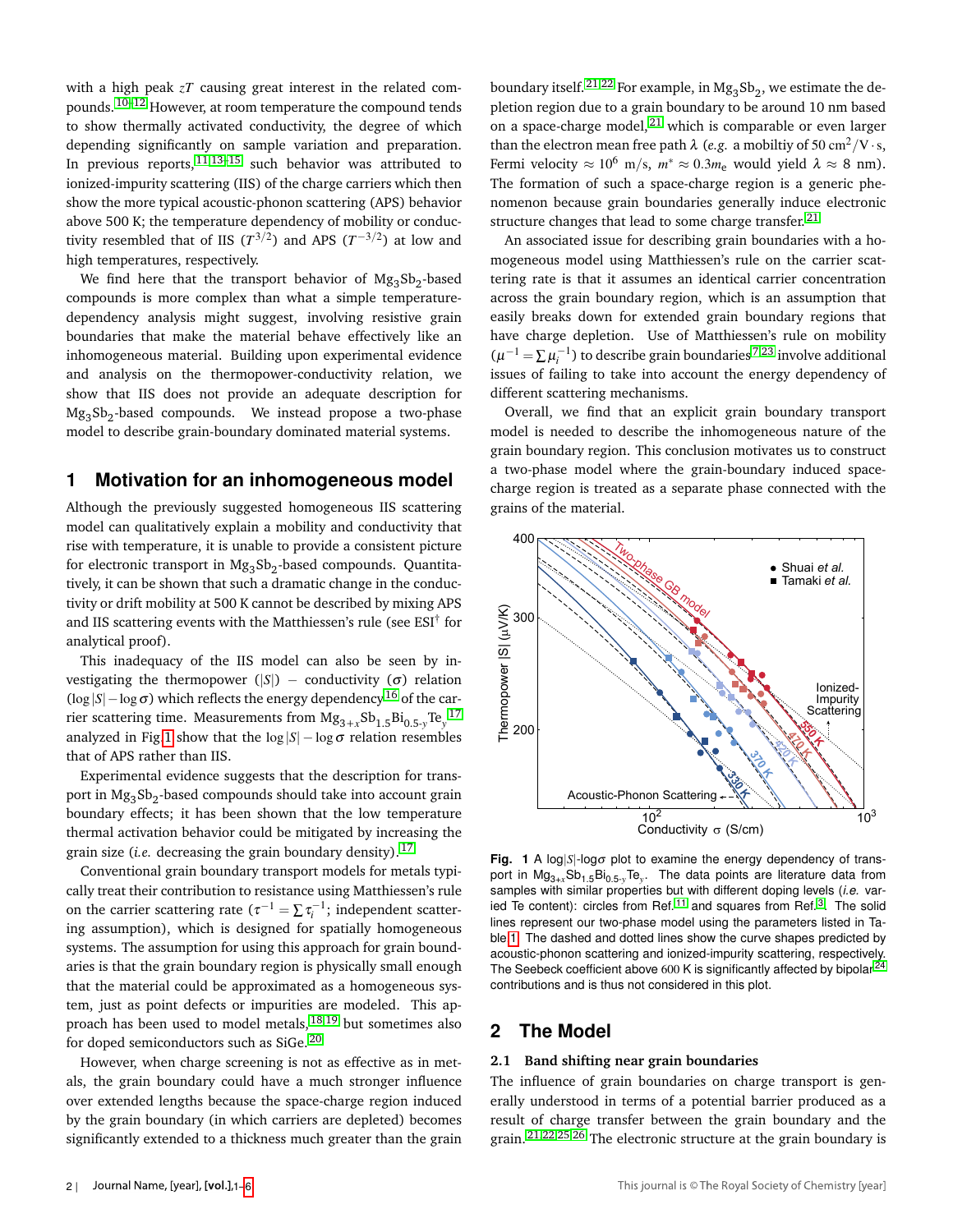different from the grain because of lattice mismatch, defects, and impurities. This difference generally induces some charge transfer to maintain an equilibrated Fermi-level across the material, which results in space-charge regions near the grain boundary. When the resulting structure is such that a potential barrier is developed as illustrated in Fig[.2,](#page-2-0) electric conductivity across the boundary could be significantly reduced.

<span id="page-2-0"></span>

**Fig. 2** Electron energy diagram of an n-type semiconductor with a potential barrier across the grain boundary. The majority carriers (*i.e.* electrons) are transferred from the grain to the grain boundary, resulting in a negatively-charged grain boundary (GB) and positively-charged depletion regions. CBM is the conduction band minimum and  $\phi$  is the potential barrier height. Note that the grain boundary is drawn with a finite width for illustration.

#### **2.2 A two-phase description with a band offset**

In semiconductors, the depletion region is generally larger than in metals due to weaker screening, often being comparable to or larger than the electron mean free path at high temperatures. In such cases, the depletion region is better treated as a secondary phase with an energy-shifted band rather than a scattering center.

As a first-order approximation, we replace the spatial variation of the barrier potential with an effective band offset ∆*E* that is constant across the depletion region. The secondary phase describing the depletion region is thereby represented with a band structure identical to that of the neutral grain but with an effective band offset (Fig[.3a](#page-2-1)). This approach allows the model to take into account the impact of the potential barrier with a minimal number of model parameters.

In general, the band offset ∆*E* depends not only on the microscopic details of the grain boundary, but also on the Fermi-level in the neutral grain because it determines how much charge must be transfered for equilibrium. [21](#page-5-20) In other words, ∆*E* will generally be dependent on the doping level of the material. We empirically find a linear form (see  $ESI^{\dagger}$ ):

<span id="page-2-3"></span>
$$
\Delta E = \Delta E_0 + a \cdot E_{F,G},\tag{1}
$$

where ∆*E* is the offset in the charge-depleted phase with respect to the neutral grain phase.  $E_{F,G}$  is the Fermi-level in the neutral grain measured from the band edge (positive for increasing free carrier energy) and  $\Delta E_0$  is a reference band offset when  $E_{\text{F,G}} = 0$ . The coefficient *a* is a fitting parameter to be determined empirically. This form of the band offset is within the feasible range of the space-charge model.  $21$ 

Carrier transport through each phase is calculated using typical

band transport equations. [16,](#page-5-15)[27](#page-5-26) Conductivity:

$$
\sigma_i = \sigma_{E_0}(T) \cdot sF_{s-1}(\eta_i), \qquad (2)
$$

the Seebeck coefficient:

<span id="page-2-2"></span>
$$
S_i = \frac{k_{\rm B}}{e} \left[ \frac{(s+1)F_s(\eta_i)}{sF_{s-1}(\eta_i)} - \eta_i \right],\tag{3}
$$

and the Lorenz number:

$$
L_i = \left(\frac{k_{\rm B}}{e}\right)^2 \frac{s(s+2)F_{s-1}(\eta_i)F_{s+1}(\eta_i) - (s+1)^2 F_s^2(\eta_i)}{s^2 F_{s-1}^2(\eta_i)}.
$$
 (4)

Here the subscript *i* denotes the phase,  $\eta$  is the reduced Fermilevel  $E_F/k_BT$ ,  $F_j$  is the Fermi-Dirac integral  $F_j(\eta) = \int_0^\infty \frac{\varepsilon^j d\varepsilon}{1 + \exp(\varepsilon - \eta)},$  $s$  is a parameter for the conduction mechanism, and  $\sigma_{\!E_0}$  is a transport coefficient that determines the magnitude of conductivity.

For the neutral grain phase, we use the acoustic-phonon scattering model ( $s = 1$ ;  $\sigma_{E_0} \propto T^0$ ); for the charge-depleted phase, we use an ionized-impurity scattering model ( $s = 3$ ;  $\sigma_{E_0} \propto T^3$ ) considering the presence of space-charges. The grain boundary interface itself is not explicitly assigned a phase, and its influence on the carrier mobility (*e.g.* charge trapping [28,](#page-5-27)[29](#page-5-28)) is effectively captured with  $\sigma_{E_0}$  of the charge-depleted phase. We simply refer to the two model phases as the "grain phase" and the "grain boundary phase."

<span id="page-2-1"></span>

**Fig. 3 (a)** Energy band diagrams of the neutral grain phase and grain boundary phase. The potential barrier across the grain boundary (Fig[.2\)](#page-2-0) is taken into account with an offset ∆*E* between the two bands. The band offset relates the reference points of the Fermi-levels:  $E_{\text{F,GB}} = E_{\text{F,G}} - \Delta E$ **(b)** The series circuit limit of the two-phase description.

#### **2.3 The series circuit limit**

A simplified model configuration where the grain phase and the grain boundary phase are connected in a series circuit (Fig[.3b](#page-2-1)) is found to be sufficient in describing the essential features in conductivity and the Seebeck coefficient. We note that the series circuit configuration is one of the limiting cases of three dimensional two-phase models such as effective medium theory, and that the grain and thin boundary structure in those models is not far from the series circuit limit for conductivity or the Seebeck coefficient when there is a big difference between the grain and grain boundary phase conductivities. [30–](#page-5-29)[32](#page-5-30)

In the series circuit configuration, overall electrical conductivity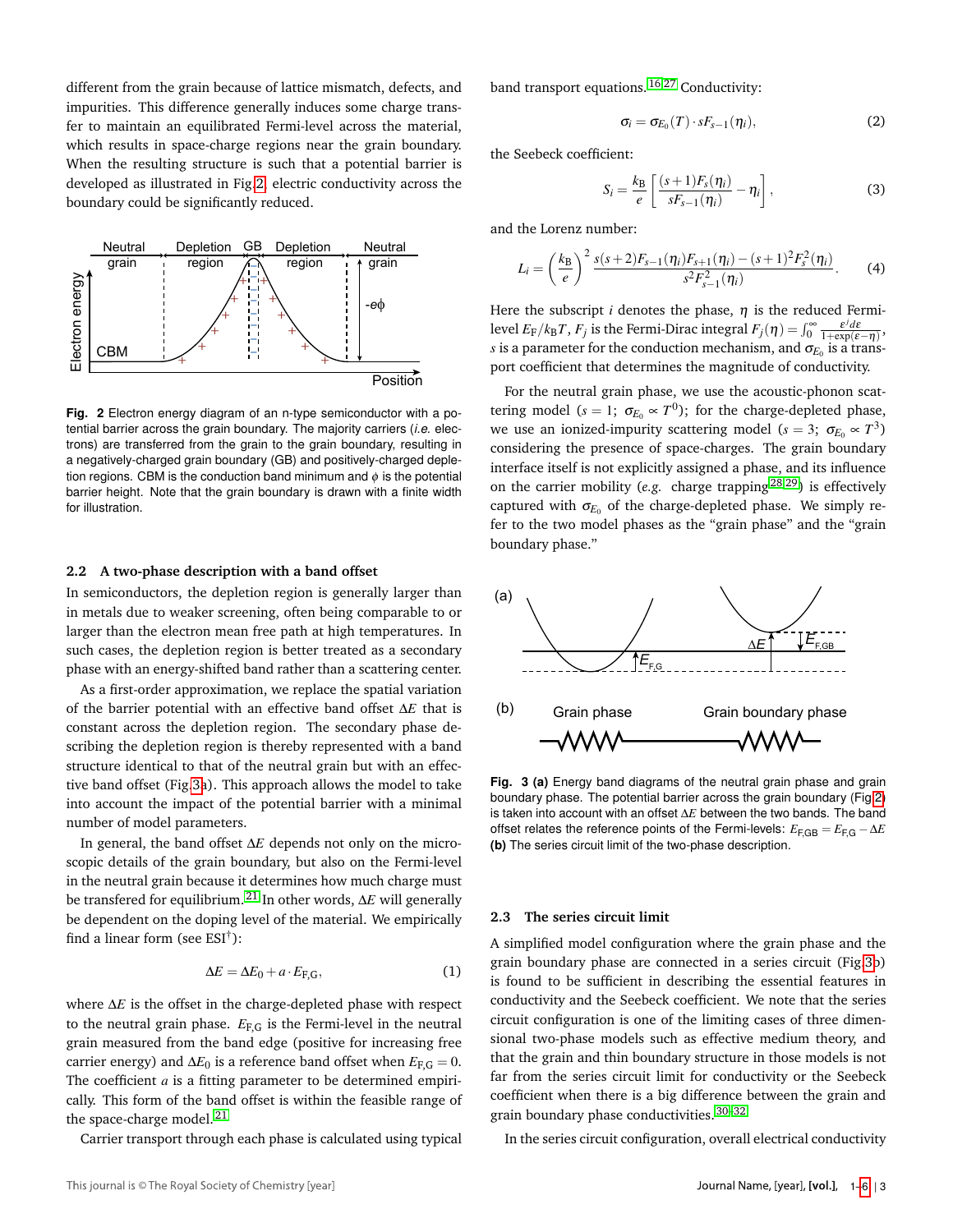$\sigma$  is calculated by:

$$
\sigma^{-1} = (1 - t_{GB})\sigma_G^{-1} + t_{GB}\sigma_{GB}^{-1},
$$
\n(5)

where the subscripts G and GB refer to the grain and grain boundary phase, respectively.  $t_{\text{GB}}$  is the size fraction of the grain boundary phase. Thermal conductivity is calculated identically by replacing σ*i* 's with thermal conductivities.

The Seebeck coefficient is calculated by:

<span id="page-3-1"></span>
$$
S = \frac{S_{\rm G} \frac{1 - t_{\rm GB}}{K_{\rm G}} + S_{\rm GB} \frac{t_{\rm GB}}{K_{\rm GB}}}{\frac{1 - t_{\rm GB}}{K_{\rm G}} + \frac{t_{\rm GB}}{K_{\rm GB}}},\tag{6}
$$

where  $\kappa$  is thermal conductivity. Since  $t_{GB}$  is very small and  $S_i$ 's and  $\kappa_i$ 's are similar in orders of magnitude between the two phases, Eq[.6](#page-3-1) reduces to:

$$
S \approx S_{\rm G}.\tag{7}
$$

It is seen that the thermopower is essentially unchanged due to the influence of a thin grain boundary whereas the conductivity could significantly change depending on the  $\sigma$ <sub>G</sub>/ $\sigma$ <sub>GB</sub> ratio. This feature of unchanging thermopower is indeed one of the experimental observations for grain boundary dominated materials in general, as exemplified in SiGe,  $^{20}$  $^{20}$  $^{20}$  Mg<sub>2</sub>Si,  $^{23}$  $^{23}$  $^{23}$  CoSb<sub>3</sub>,  $^{33}$  $^{33}$  $^{33}$  and  $\text{Ca}_{3}\text{AlSb}_{3}$ .  $^{9}$  $^{9}$  $^{9}$  By contrast, a Matthiessen's rule approach would typically predict a change in the Seebeck coefficient, which can be seen from Eq[.3](#page-2-2) where the Seebeck coefficient is dependent on the *s* parameter that reflects the energy dependency of scattering time.

<span id="page-3-0"></span>**Table 1** Model parameters for Mg3+*x*Sb1.5Bi0.5-*y*Te*<sup>y</sup>* .

| Grain phase (G)           | $\sigma_{E_0}$     |     | 900 S/cm            |
|---------------------------|--------------------|-----|---------------------|
| Grain boundary phase (GB) | $\sigma_{E_0}$     |     | $0.2$ S/cm at 300 K |
|                           | $t$ <sub>G</sub> B | $=$ | 0.001               |
| Band offset               | $\Delta E_0$       | $=$ | 60 meV              |
|                           |                    |     | 0.3                 |

### **3 Results and discussion**

#### **3.1 Energy and temperature dependency of transport**

The energy dependency of charge transport described by our model can be compared to experimental measurements by examining the  $log|S| - log \sigma$  relation, as shown in Fig[.1.](#page-1-0) The best fit of our model is in good agreement with the literature values across the temperature range. It is also seen that the shape of the model curve is very similar to that predicted by the typical APS model except in the high thermopower range, whereas the IIS model – suggested as the transport mechanism in earlier reports – predicts a curve that is distinctly different than either the data or our model.

Both the thermally activated conductivity and the transition to a metal-like slope in conductivity around 500 K are also well captured with our model, as can be seen in Fig[.4.](#page-3-2)

In our model, the thermal activation behavior originates from the band offset between the grain and grain boundary phases. With increasing temperature, the effect of this band offset diminishes because charge carriers have more energy to overcome the barrier. As a result, above a certain crossover temperature the

<span id="page-3-2"></span>

**Fig. 4 (a)** Conductivity change with respect to temperature observed in Mg3+*x*Sb1.5Bi0.5-*y*Te*<sup>y</sup>* . Below 500 K the conductivity increases with temperature, whereas at higher temperatures the trend is reversed. Data points are from the samples shown in Fig[.1.](#page-1-0) The solid lines are from our model using the identical parameters as for Fig[.1.](#page-1-0) The band offset function was fixed for the all samples (using Eq[.1\)](#page-2-3), rather than finding the best for each sample. Small discrepancies between the model and data could be attributed to sample variations having some deviations from the universal offset function. **(b)** Effective drift mobility with respect to temperature on a log-log plot. The curves were calculated from the model curves in (a) using carrier concentration-thermopower relations reported in the literature.  $24$  The high temperature mobility resembles the signature of acoustic-phonon scattering  $(T^{-3/2})$ . The low temperature dependency could apparently resemble either an IIS  $(T^{3/2})$  or exponential dependency (or even a variable-range hopping type dependency [34](#page-5-32)) if examined over a small temperature range.

transport behavior reverts to that of a typical metal or degenerate semiconductor.

The most critical model element required for reproducing the experimentally observed crossover in  $d \log \sigma / d \log T$  is the presence of a band offset between the two phases, but not the IIS description ( $s = 3$ ;  $\sigma_{E_0} \propto T^3$ ) of the grain boundary phase. It is possible to produce equally satisfactory fits using an APS description ( $s=1;$   $\sigma_{E_0}\!\propto\! T^0)$  for the grain boundary phase. We use IIS for the charge-depleted phase only because it results in a more reasonable prediction of the band offset values and it is physically feasible that the scattering behavior in a space-charge region appear similar to IIS rather than APS.

#### **3.2 Grain size dependency**

Experimentally it has been shown that the thermally activated behavior of conduction could be tuned to some degree by changing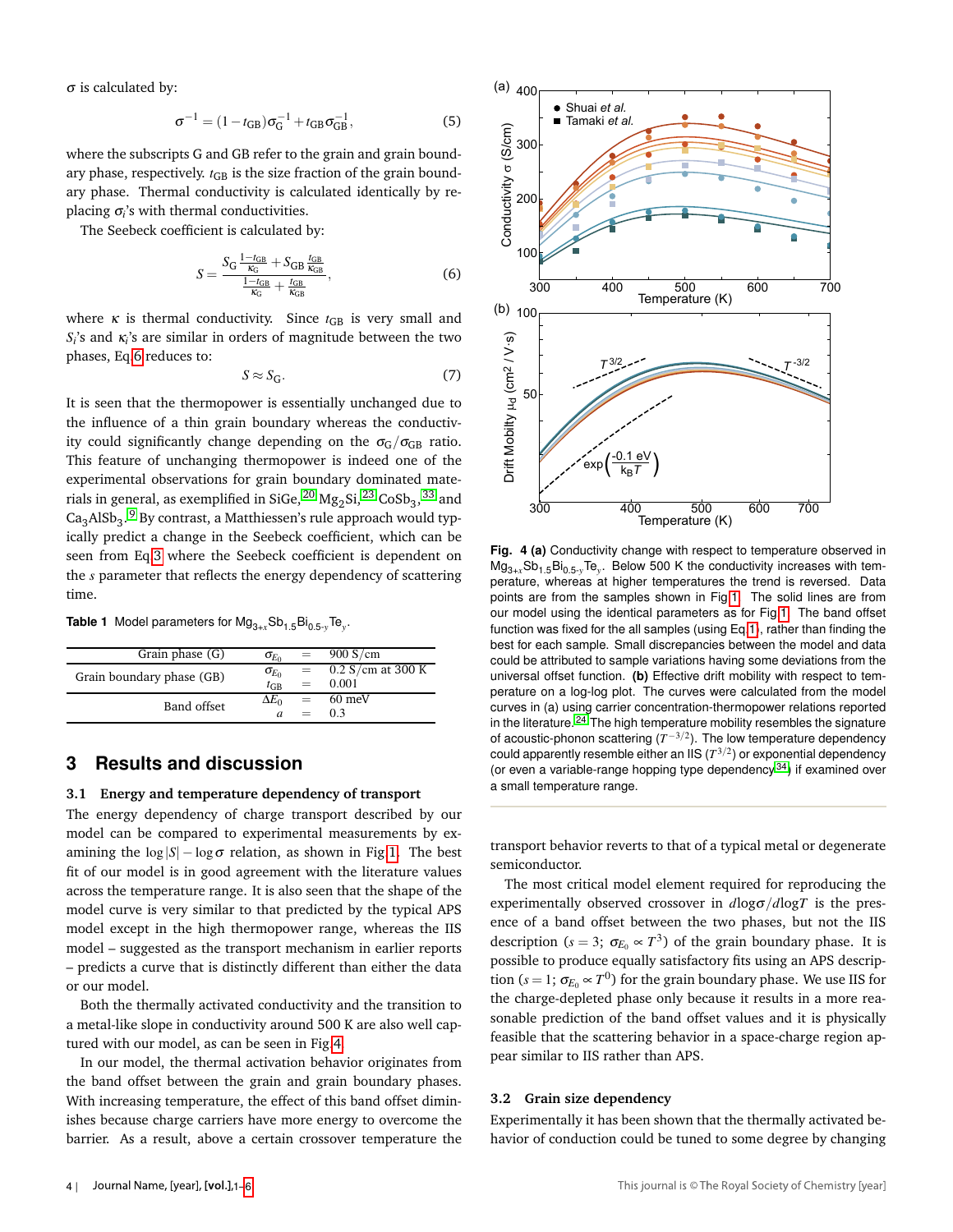the grain size of the polycrystalline material. Our model successfully reproduces this grain size dependency by changing only the parameter related to grain size  $(t_{\text{GB}})$ , as shown in Fig[.5a](#page-4-0). The measured grain size increase is consistent with the of factor of six increase in the fitting parameter  $t_{\text{GB}}$ .

<span id="page-4-0"></span>

**Fig. 5 (a)** Thermally activated conduction behavior diminishing with increased grain size in  $Mg_{3.2}Sb_{1.5}Bi_{0.49}Te_{0.01}$ . The large grain sample (blue circles; 5-20  $\mu$ m) shows higher conductivity than the small grain sample (red circles; 0.5-2  $\mu$ m), and both samples are well described by the model (dashed lines) using parameters all identical but for  $t_{\text{GB}}$ . The limit of  $t_{GB} = 0$  (solid line) is shown for comparison. **(b)** Upper limit of the figure-of-merit *zT* when the grain boundary phase resistance is zero (solid line), as estimated from our model. Model *zT* is calculated only in the range where bipolar contribution is negligible. Lattice thermal conductivity was extracted from experimental measurements by using our model to subtract the electronic thermal conductivity in both the grain and grain boundary phases and finding a self-consistent value.  $E_F$  was optimized at 330 K for the upper limit calculation. Data points are from Ref. [17](#page-5-16) .

#### **3.3 Experimental strategies for material improvement**

Based on our model understanding, it is possible to devise potential experimental strategies that could help to mitigate the mobility reduction caused by grain boundaries. Our analysis points out that the key feature responsible for the thermally activated low mobility is the band offset, which is related to the amount of charge transfer induced by the grain boundary trap states. Therefore, reduction in the unoccupied trap state density at the grain boundary should lead to improvements in mobility, which could be possibly achieved through chemical tuning. [10,](#page-5-10)[11,](#page-5-12)[13](#page-5-13) Direct investigation on the microscopic details of grain boundaries [35](#page-5-33)[,36](#page-5-34) could also be helpful in complementing the model understanding of transport at the grain boundary.

Increasing the grain size for  $Mg_3Sb_2$ -based compounds is clearly a successful strategy<sup>[17](#page-5-16)</sup> but contrary to the usual strategy to decrease the grain size to scatter phonons.  $37,38$  $37,38$  In general, whether such strategy will be beneficial for thermoelectrics will depend on how much the lattice thermal conductivity reduction strategy relies on having small grains. Our model approach provides a quantitative basis for such optimizations of grain size using, for example, a quality factor analysis.<sup>[39](#page-5-37)</sup>

It is worth noting that mitigation of the grain boundary influence is good for mobilites not only at low temperatures, but also at high temperatures where it no longer dominates the temperature dependence but still has measurable effects. These benefits can be gauged with our model as shown in Fig[.5b](#page-4-0) which projects room for improvement in  $zT$ , in particular a  $> 60\%$  improvement at room temperature. These estimates motivate the electronic aspect of grain boundary engineering in addition to the usual thermal [40,](#page-5-38)[41](#page-5-39) considerations.

### **4 Conclusions**

We identify that, based on a variety of physical reasons, a Matthiessen's approach is not sufficient in describing transport in materials where strong influences of the grain boundary reduces the overall mobility of the material. A simple two-phase series circuit model accounting for the influence of grain boundaries as a separate phase is shown to successfully reproduce both the energy and temperature dependency of charge transport observed experimentally in Mg3+*<sup>x</sup>* Sb1.5Bi0.5-*<sup>y</sup>* Te*<sup>y</sup>* . Our model opens up opportunities for grain boundary engineering as a means for improving electronic materials.

### **Acknowledgements**

The authors would like to acknowledge support from the U.S. Department of Energy, Office of Science, Basic Energy Sciences through the Solid-State Solar-Thermal Energy Conversion Center (S3TEC), an Energy Frontier Research Center (DE-SC0001299), and also from the NASA Science Mission Directorate's Radioisotope Power Systems Thermoelectric Technology Development program. KI acknowledges support from Funai Foundation for Information Technology.

### **Author contributions**

JJK and SDK equally contributed to this project. JJK and SDK analyzed transport data, constructed the model, and wrote the manuscript. KI, HT, SO, and TK did the experiments that inspired the project and helped to validate the model. TK and GJS supervised the project. All authors edited the manuscript.

## **Conflict of interest**

There are no conflicts to declare.